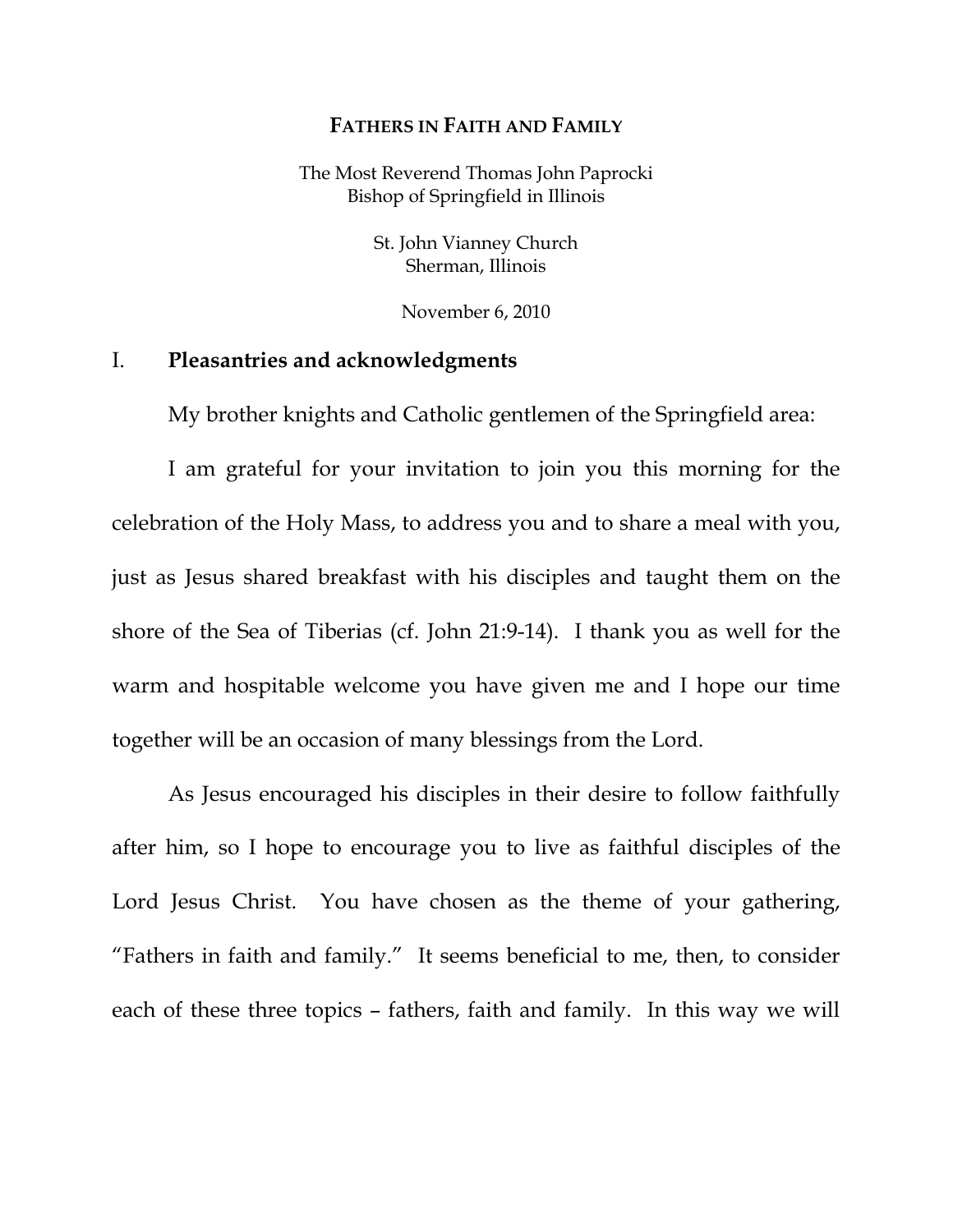discover – God willing – deeper insights into the vital and necessary role of faith for men to whom the Lord has entrusted families.

 The family is intimately connected to fatherhood in a natural way, while faith is intimately connected to fatherhood in a supernatural way; both are indispensable to the nature of fatherhood, but the supernatural role builds upon and perfects the natural role, as we shall see.

### II. **What does it mean to be a father?**

 We see all too clearly today that many men do not know what it means to be a father; they know neither their natural nor their supernatural roles. Certainly, they know what it is to conceive a child, to be a father in this most basic sense. Perhaps they also know how to provide for a child and do so as best they can, although even this fundamental notion of fatherhood has been significantly weakened in recent years. Some may even be aware of the necessity of fathers to raise their children with a set of ethical values that they might live well in society. But do any of these really get at the heart of authentic fatherhood?

 In the natural realm, a father is to be the protector of his family, which presupposes and necessitates that he be a man of great courage. It is in the nature of love to willingly sacrifice one's own good for the good of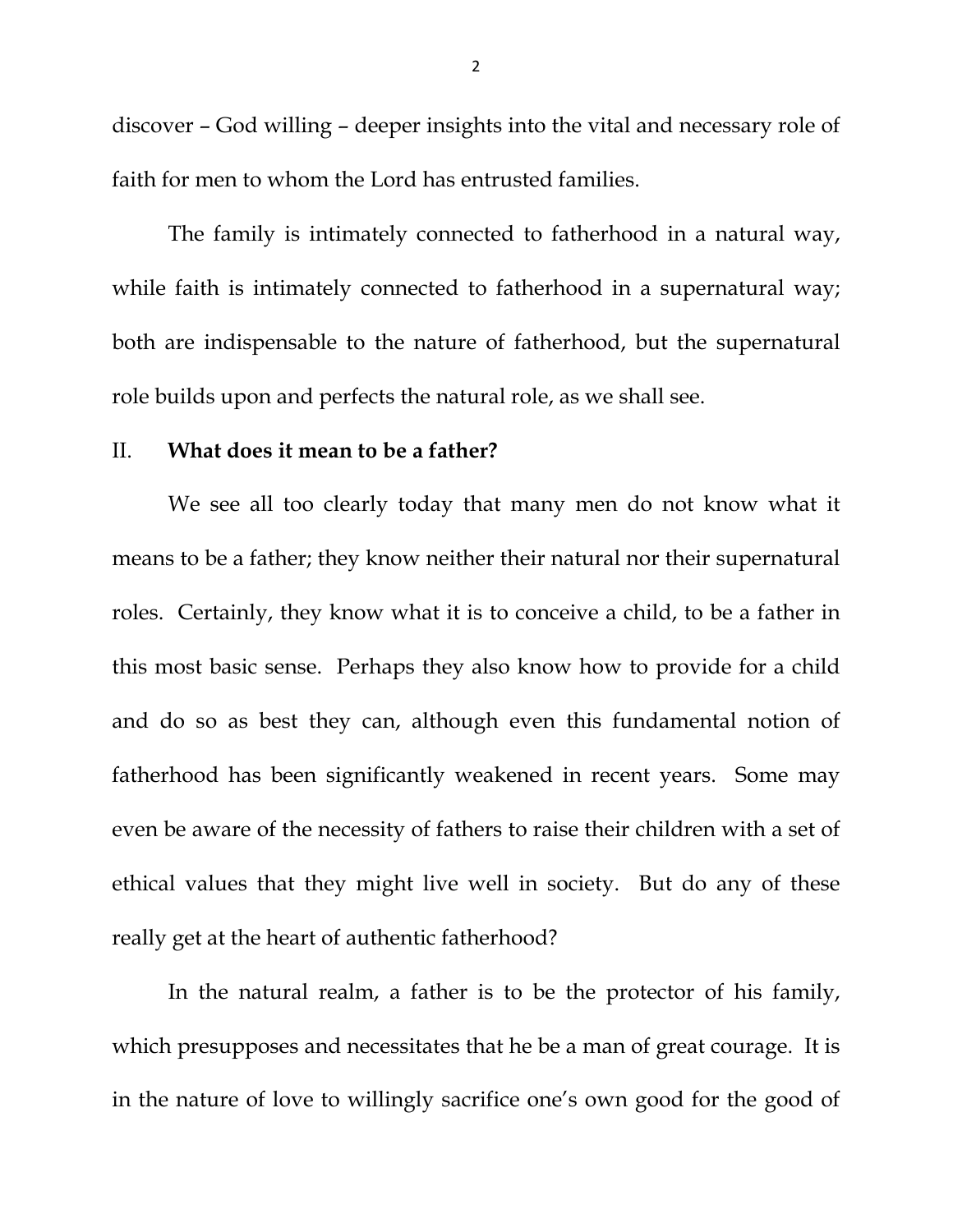another; it is the virtue of courage – of fortitude – that allows love to be self-sacrificing. The Lord himself said to his disciples, "Greater love has no man than this, that a man lay down his life for his friends" (John 15:13).

 It would be wise of us to consider briefly the nature of masculinity, of what it means to be a man. "In the Roman world, the idea of 'manliness' (*virtus* in Latin) was closely associated with notions of rugged personal independence and aggressive physical strength. The measure of a 'man' was his capacity to do for himself without needing the help of others. A true man was especially to hold his own against others in physical combat."1 Regrettably, this notion of masculinity is making resurgence.

"Manliness" is still largely equated with a brute strength, a rugged independence from others, and an aggressive sexuality. Even a simple look at popular culture, advertising, sports, and entertainment could serve to prove this. If we were to look at the tragic crisis of fatherhood and commitment in our society, we would see even more deeply how flawed our models of manhood have become.<sup>2</sup>

When a man is more concerned with his own independence, he cannot properly fulfill his role as a father, of protector of his wife and children.

<sup>1</sup> José H. Gomez, *Men of Brave Heart: The Virtue of Courage in the Priestly Life* (Our Sunday Visitor, Inc.: Huntington, Indiana, 2009), 49.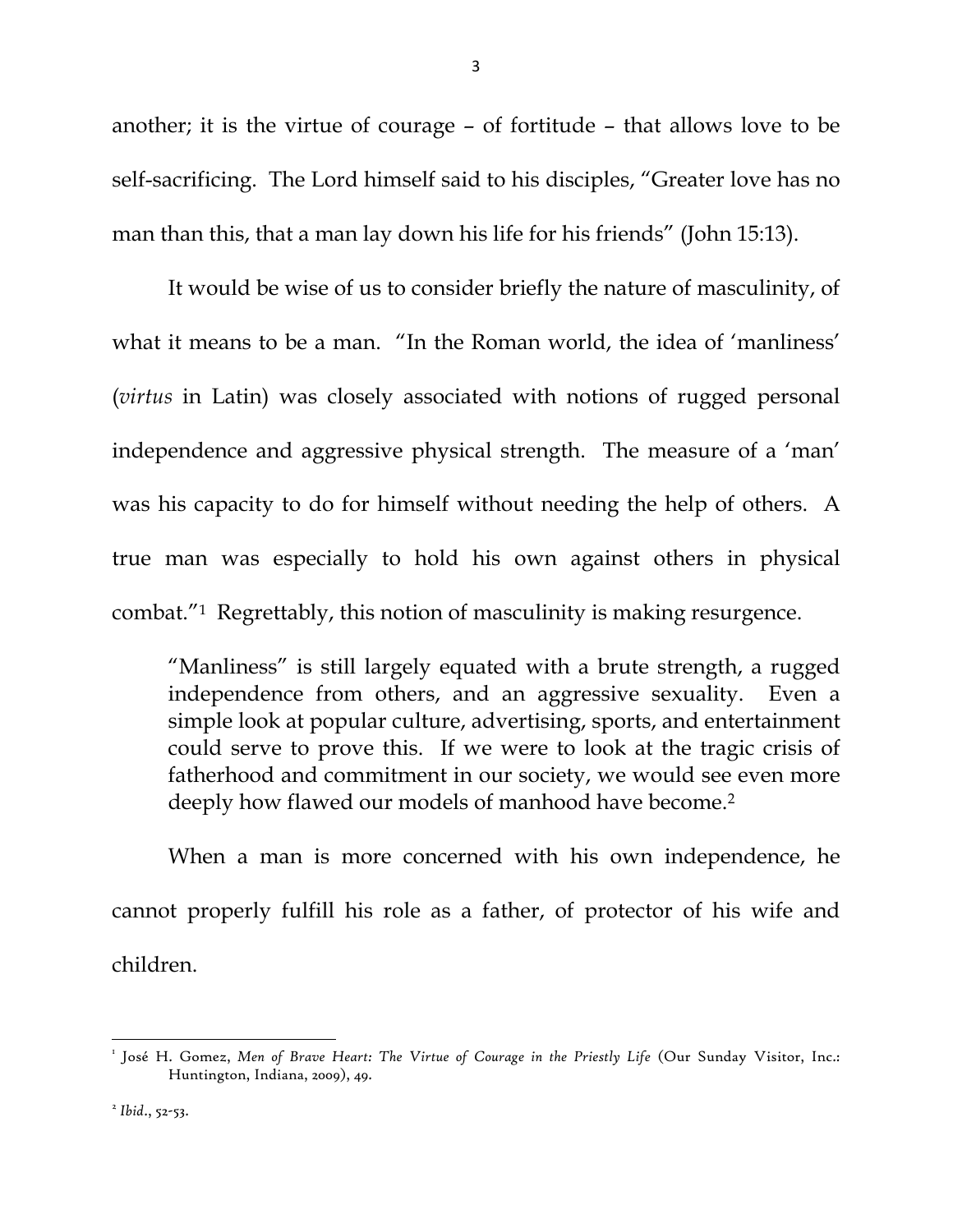Simply consider for a moment the men who are held up as role models for the young today. There once was a time when we held up men of courage and selflessness – firefighters, policemen and the like, those who protected others; today we hold up actors and singers, those more concerned with their own advancement and fame than with the needs of others. We once held up authors and scientists, doctors and explorers for examples of good men, those who sought the authentic advancement of society and of humanity; today we hold up men who spend their days womanizing at the gym and the beach.

 In the face of such questionable role models and being surrounded with and taught an uncertain definition of masculinity, many boys and young men may well find themselves asking, "What does it mean to a man?" Who will answer this question for them if not you? As those who are immediately present in their lives – whether as fathers, grandfathers, uncles, teachers, neighbors or friends – they will look to you to see what it means to be a man. What example will you leave for them?

 The ancient peoples held the virtue of courage to be within the field of battle; a courageous man, they said, willingly risked his life for the good of his king and countrymen. We know, of course, that courage involves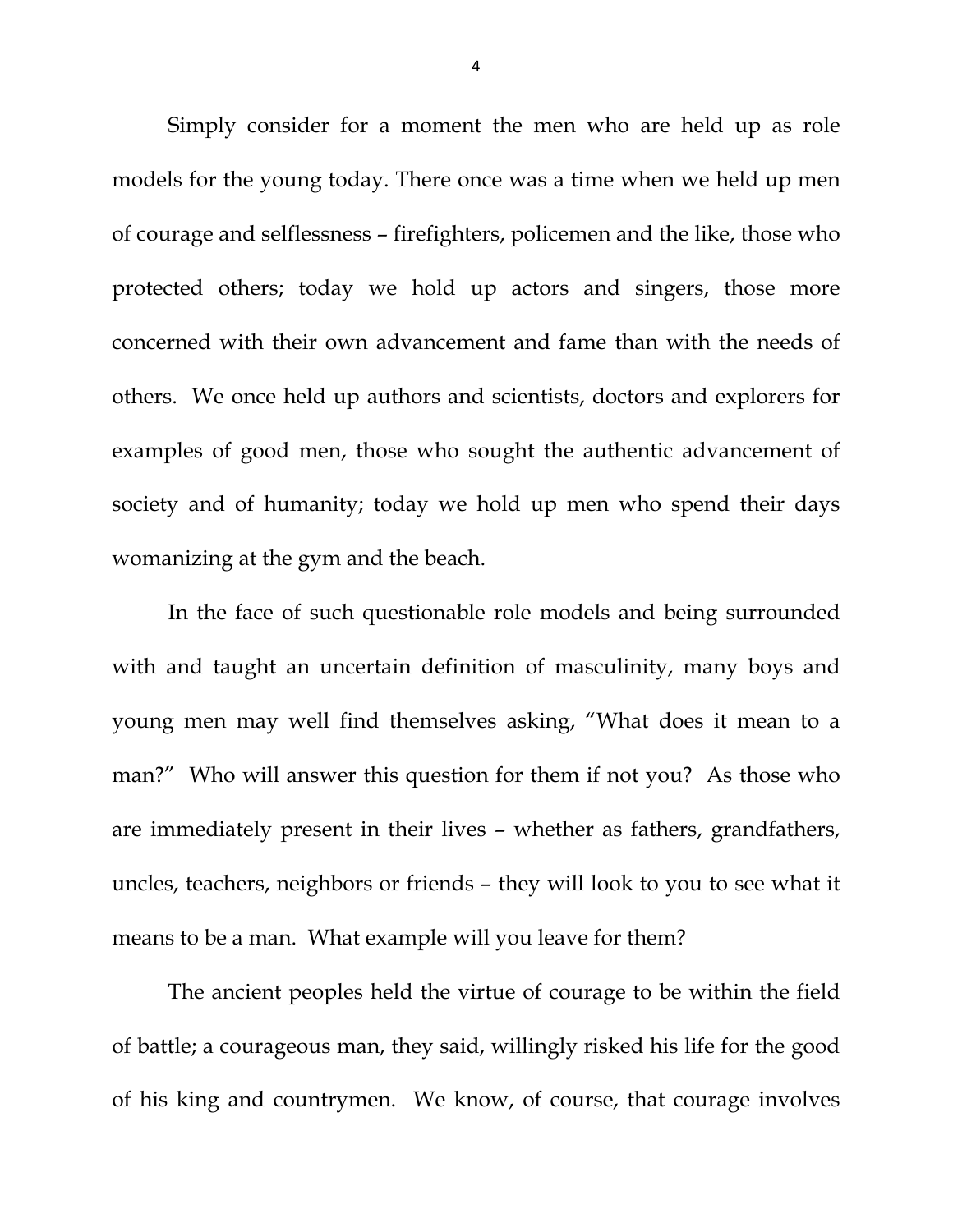much more than simply risking one's life in battle, as important and courageous as this is for the defense and stability of countries.

 The celebrated philosopher Josef Pieper has noted, "The brave man suffers injury not for its own sake, but rather as a means to preserve or to acquire a deeper, more essential intactness."3 This deeper, more essential intactness is found in keeping one's integrity, by holding firm to that which is good even in the face of evil; this is the true mark of courage without which no one can really be called brave.

 This insight is one gained by Saint Thomas Aquinas who saw that courage can also be exercised by a man's "pursuing of some good."4 This observation opens the field of courage to all goods that are, strictly speaking, human, but especially to those goods that are divine, to the higher and greatest good.

 If a man, then, is to be courageous he must know that which is good, that which is worth fighting for, that which is worth dying for; "he must be brave for the sake of the good."5

<sup>3</sup> Josef Pieper, *The Four Cardinal Virtues: Prudence, Justice, Fortitude, Temperance* (University of Notre Dame Press, 1966), 119.

<sup>&</sup>lt;sup>4</sup> Saint Thomas Aquinas, *Summa Theologiae*, pt. 2a-2ae, q. 123, art. 5. In Gomez, 166.<br><sup>5</sup> Pionar, 120

 $<sup>5</sup>$  Pieper, 122.</sup>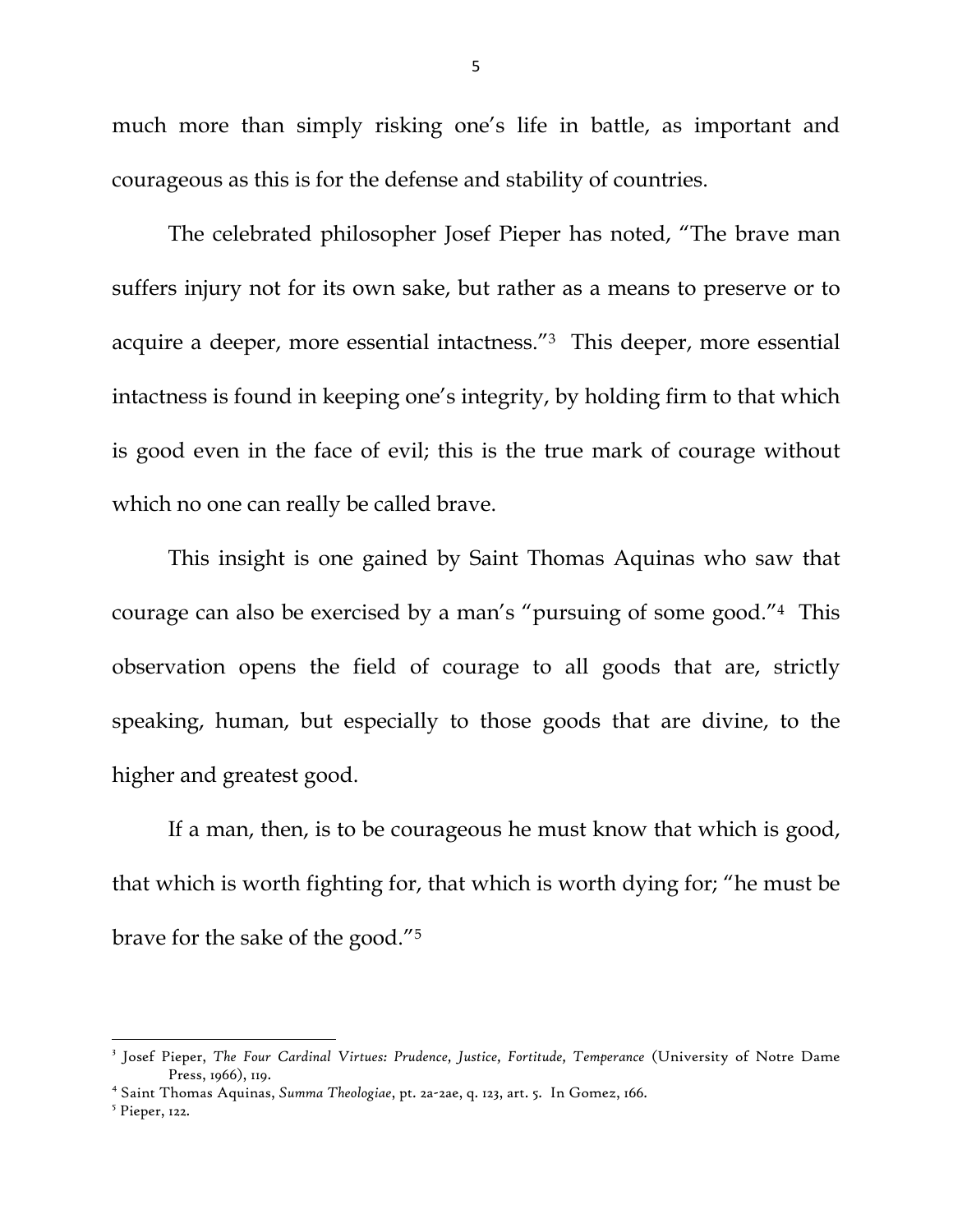# **III. The necessity of a courageous faith**

 A man must be brave not only to properly protect and safeguard his family; he must be a man of courage to stand firm in his faith in the face of so many pressing attacks for what greater good does man have than the gift of the faith? This is that "one pearl of great value" for which a man must give all he has to obtain; a father must obtain this inestimable gift and hand on to his children (Matthew 13:46). The faith of Jesus Christ is like those talents entrusted to the servants; it must be increased and not simply kept safe (cf. Luke 19:11-27).

 If we think for a moment of the example of Saint Joseph, husband of Mary and foster father of Jesus, we immediately see the role of courage in the life of faith. When Joseph took Mary into his home as his wife it required great courage to stand in the face of others who would accuse her of adultery. When he took Mary and the Child to Egypt, it took great courage to flee from Herod and raise his family in a foreign land. And yet he did both of these things, and we can be sure many others besides. His faith was strong and humble, for he was a righteous man; even so, it would take the exercise of the virtue of courage to keep his faith, to follow the path the Lord set out before him.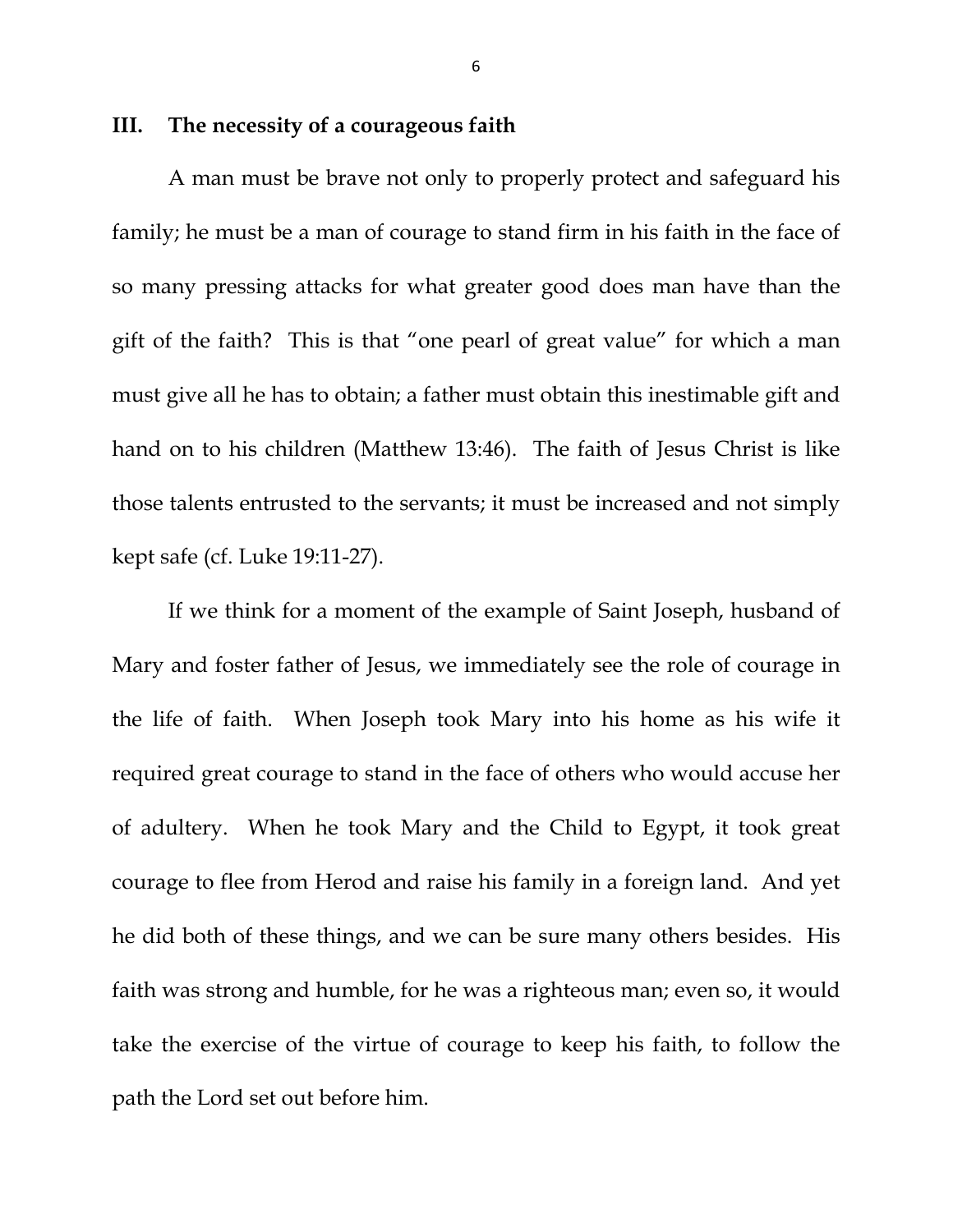There are some who view a life of faith to which only the weak cling. For example, a few years ago I was talking to the General Manager and Coach of a National Hockey League team. I asked him if his team had a chaplain, as many sports teams do. He said no, that some players on the team were religious but they were afraid to show it because hockey players wanted to project a tough image and they thought that being perceived as a religious person would be seen as a sign of weakness. I thought: how unfortunate and how untrue! If one truly understands the faith one comes to realize that quite the opposite is true. Standing up for one's beliefs often requires great courage and bravery. Who would call Joseph - the man who followed the command of an angel, the man who humbly accepted the accusations and torments of his fellow men, the man who opposed King Herod and thereby the Roman Empire – of being a coward? In the life of Saint Joseph and in so many others we see that living the faith is the only authentically masculine thing to do. Living in accord with the faith of Jesus Christ is not for the weak or faint of heart; it takes tremendous strength, courage and conviction. To do so, we must remember that the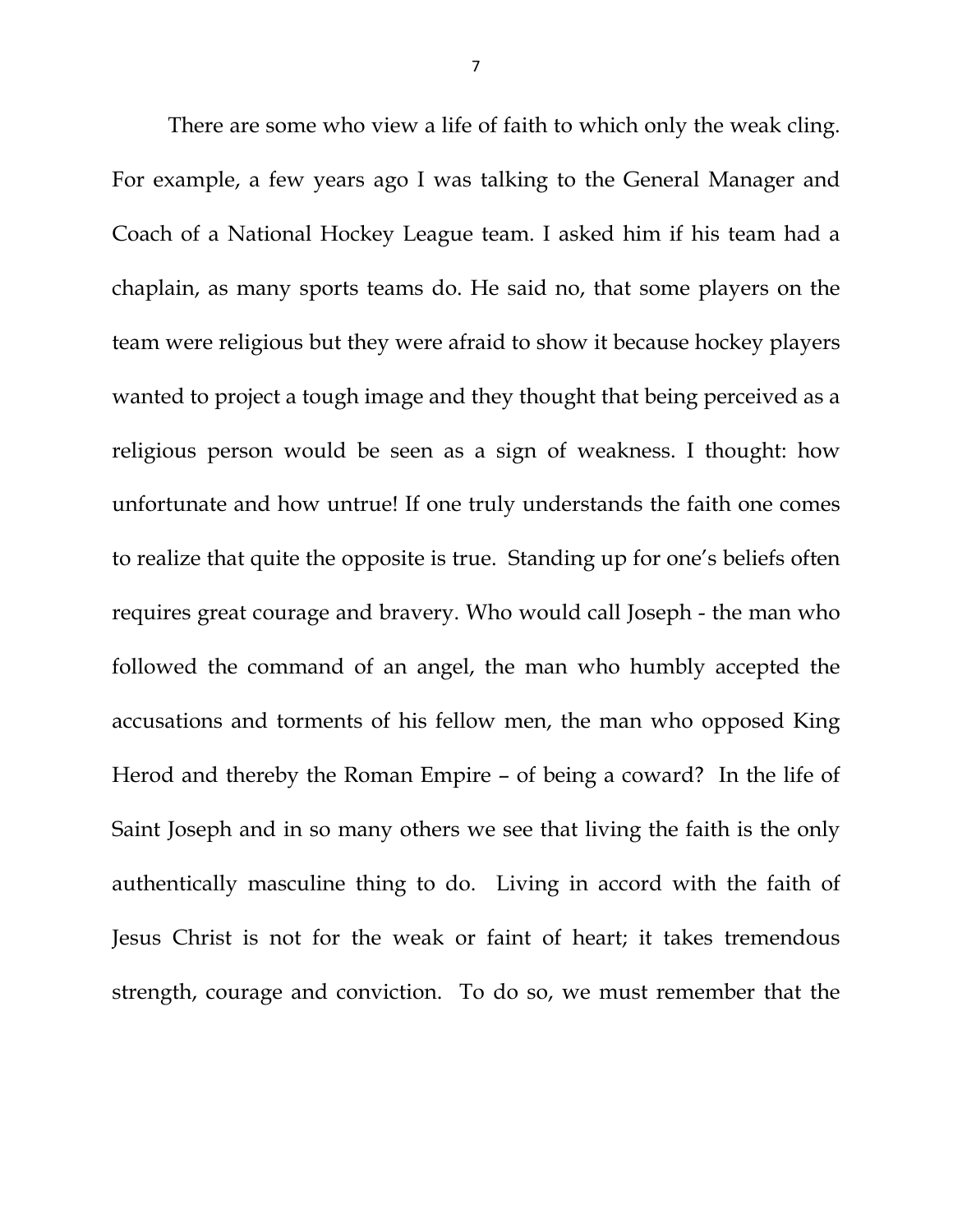Lord has not made us for ease, but for holiness.<sup>6</sup> And holiness can never be found through cowardice.

# **IV. Courage and the responsibility of faith**

There are many today who seek to separate their faith from the rest of their lives, imposing upon themselves a false notion of the legal separation of Church and State, a situation that is lamentable for its cowardice. Such a dichotomy between faith and daily living shows that a man has not yet truly given himself fully to Christ Jesus.

Those who seek to live in this way often say that do not want to offend anybody or that they do not want to impose their views upon others. The authentic living of the Christian faith would do neither, for, as Pope Benedict XVI is fond of saying, the Church imposes nothing but proposes the truth revealed by God. The man of true courage lives his faith at all times, humbly and with love, and is not afraid of the insults or attacks that may come.

 The faith that we have received in Baptism requires something of us. To accept and hold the faith of the Church means that we have placed our

 $^{\rm 6}$  cf. Pope Benedict XVI, Address to His Countrymen, April 25, 2005.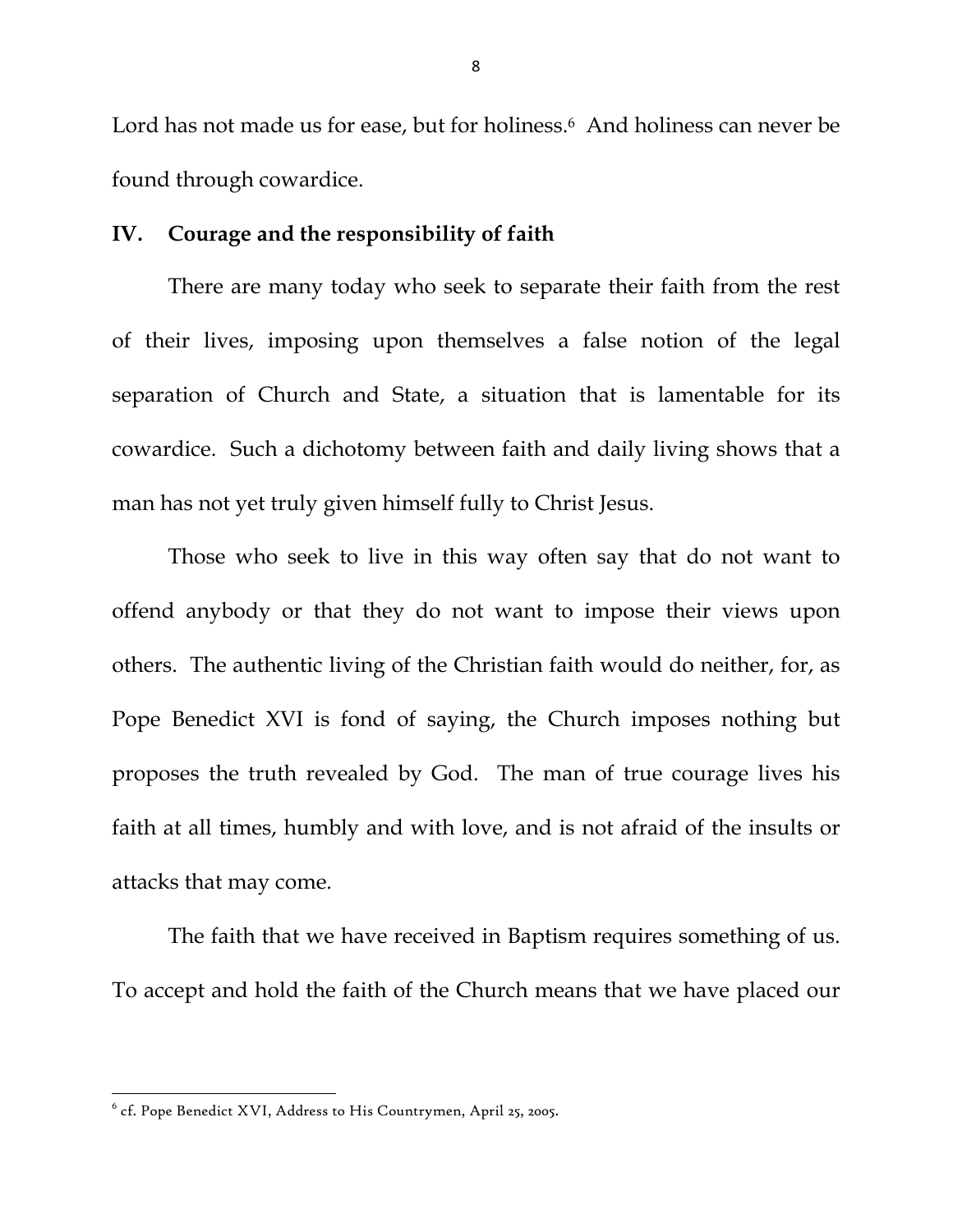lives – every part of them – in the service of Jesus Christ; therefore, faith cannot be boxed up and reserved to only a small part of our lives.

 As you know, I am deeply devoted to my two patron saints, whose names I bear. Saint John Fisher was the Bishop of Rochester during the tumultuous reign of King Henry VIII, whom at one time he tutored. When King Henry sought to divorce his wife, Queen Catherine of Aragon, in order to marry Anne Boleyn, Bishop Fisher strongly and publicly opposed the wishes of the King, defending with great zeal the indissolubility of marriage. Bishop Fisher even compared himself to Saint John the Baptist because he, too, was willing to give his life in defense of the good of the sacrament of marriage.

 When Parliament passed the Act of Succession – which required the taking of an oath recognizing King Henry's attempted marriage to Anne Boleyn – Bishop Fisher refused to take the oath. He was imprisoned in the Tower of London on April 26, 1534. The saintly bishop refused to change his position and was tricked falsely by Richard Rich into revealing his true thoughts to the King. In May of 1535, Pope Paul III created Bishop Fisher a Cardinal of the Church and while the red hat was on its way to the Tower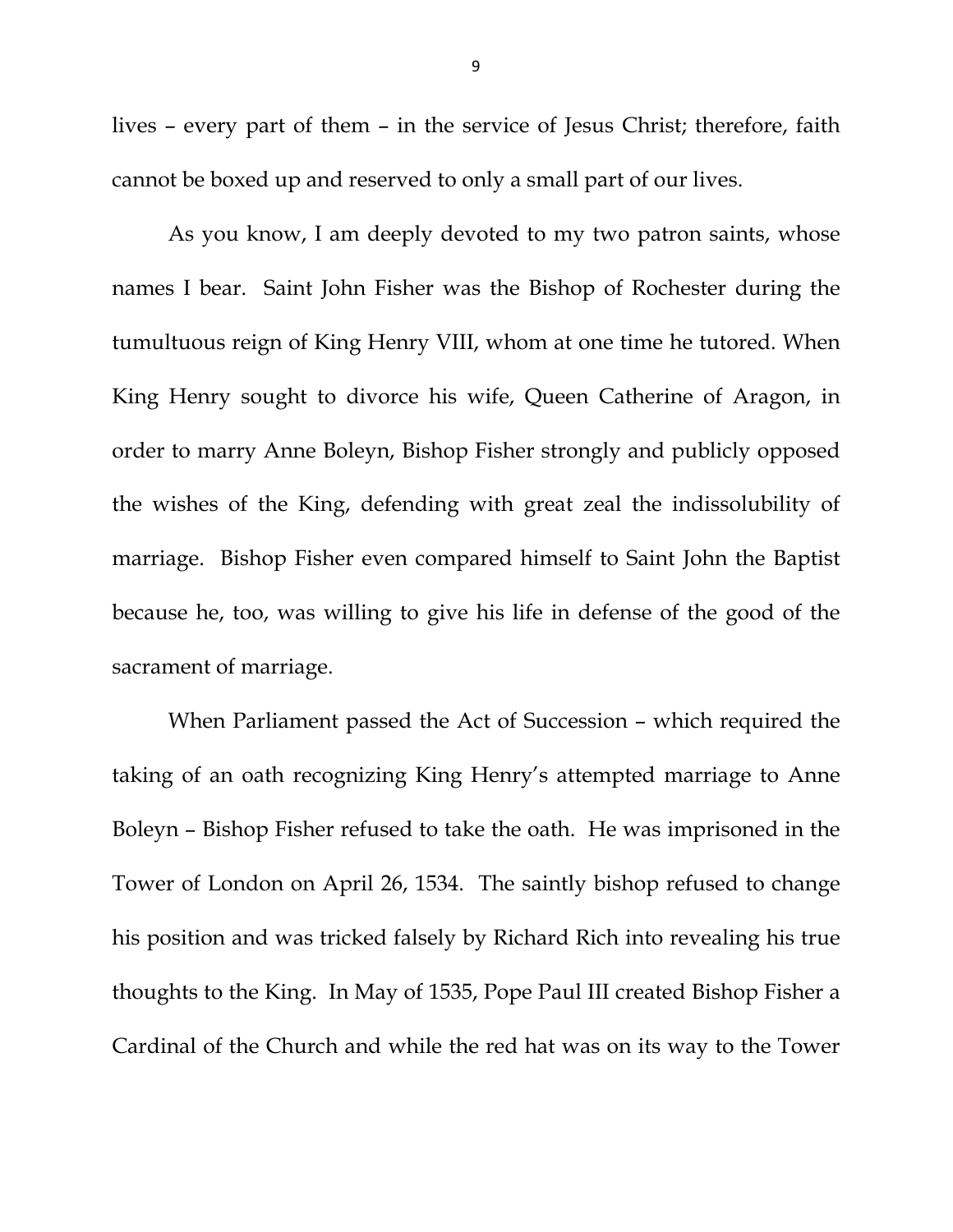of London King Henry ordered his execution for treason. Bishop Fisher was beheaded on Tower Hill on June 22, 1535.

In our own day there are many attacks on the truths of the faith from all sides and men of courage and faith must stand in opposition of these attacks in defense of the truth. Following the example of Saint John Fisher, and countless other saints, our faith must shape and influence everything that we do, especially the way we understand the relationship of a father to his family.

# **V. The supernatural role of fathers**

Throughout the Sacred Scriptures we read of the true role – the supernatural role - of fathers: to pass on the faith to their children so that they might know God and live in communion with him. The primary concern, then, of fathers lies not here below, but on the everlasting life promised to those who are faithful. This role cannot be fulfilled without the assistance of divine grace, a gift given through and received in faith.

 When Moses received the Ten Commandments and the Law from the Lord on Mount Sinai, he said to the people: "Take to heart these words which I enjoin on you today. Drill them into your children. Speak of them at home and abroad, whether you are busy or at rest" (Deuteronomy 6:6-7).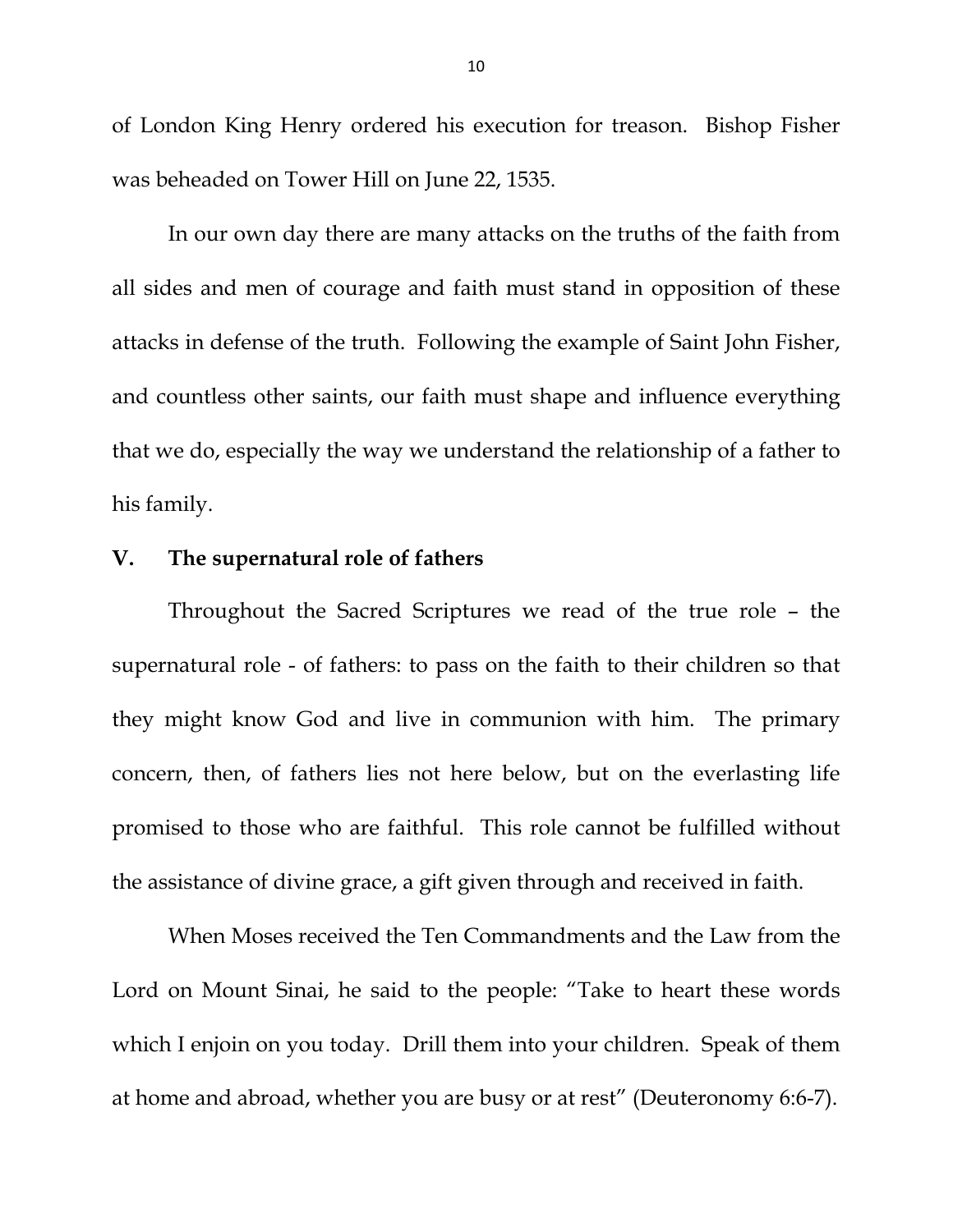What are these words that Moses shared with the people? They are the summary of the Law: "Hear, O Israel! The LORD is our God, the LORD alone! Therefore, you shall love the LORD, your God, with all your heart, and with all your soul, and with all your strength" (Deuteronomy 6:4-5).

I have chosen for my Episcopal motto, *Lex cordis caritas*. "In chapter 31 of the Book of Jeremiah, the prophet tells us that God has written his law on our hearts. In chapter 13 of the Letter to the Romans, St. Paul says that love is the fulfilment of the law. Putting these two passages together, one from the Old Testament and one from the New Testament, we arrive at the truth that God has written a law on each of our hearts, and the law that he has written on our hearts is fulfilled in his love."7

Lest anyone should question why it is important to keep the commandments of the Lord – to keep the love of God and the love of neighbor – Moses made clear the purpose of the commandments: "so that you and your son and your grandson may fear the Lord, your God, and keep, throughout the days of your lives, all his statutes and commandments which I enjoin on you, and thus have long life" (Deuteronomy 6:2). Jesus put it this way, "If you keep my commandments,

<sup>7</sup> Bishop Thomas John Paprocki, "Lex Cordis Caritas," *Catholic Times,* 18 July 2010.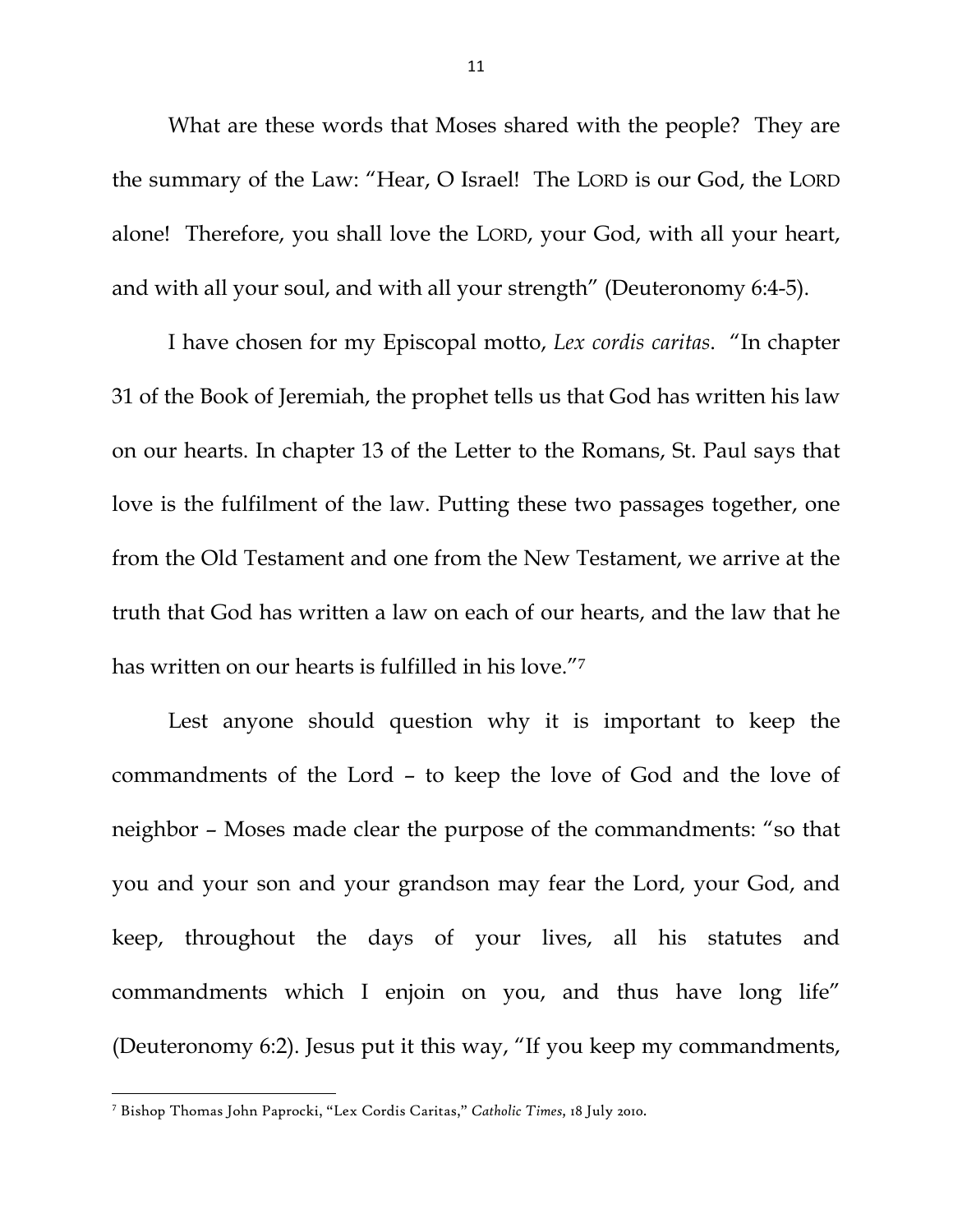you will abide in my love, just as I have kept my Father's commandments and abide in his love" (John 15:10).

Saint Paul likewise clearly states the true and proper role of fathers when he says to the Church at Ephesus: "Fathers, do not provoke your children to anger, but bring them up with the training and instruction of the Lord" (Ephesians 6:4).

The role of a father, however, is not comprised solely of teaching the faith to his children and training them to live according to it. King David, himself a father, sang these words: "As a father has compassion on his children, so the LORD has compassion on the faithful" (Psalm 103:13).

A father, then, is to reflect to his children – and to everyone he meets – the love of God the Father, for it is only because of him that he is called such. It is particularly here that a father must be wary, for the manner of his life contributes greatly to a child's understanding of the fatherhood of God. If a man is a poor father to his child, if he fails to teach the faith well and to model it by his good example and by his compassion – by his willingness to suffer with and for his children and his wife - the analogy of God as Father will be made meaningless and in his primary purpose as a father he will have failed. If he fails to reveal the love of God to his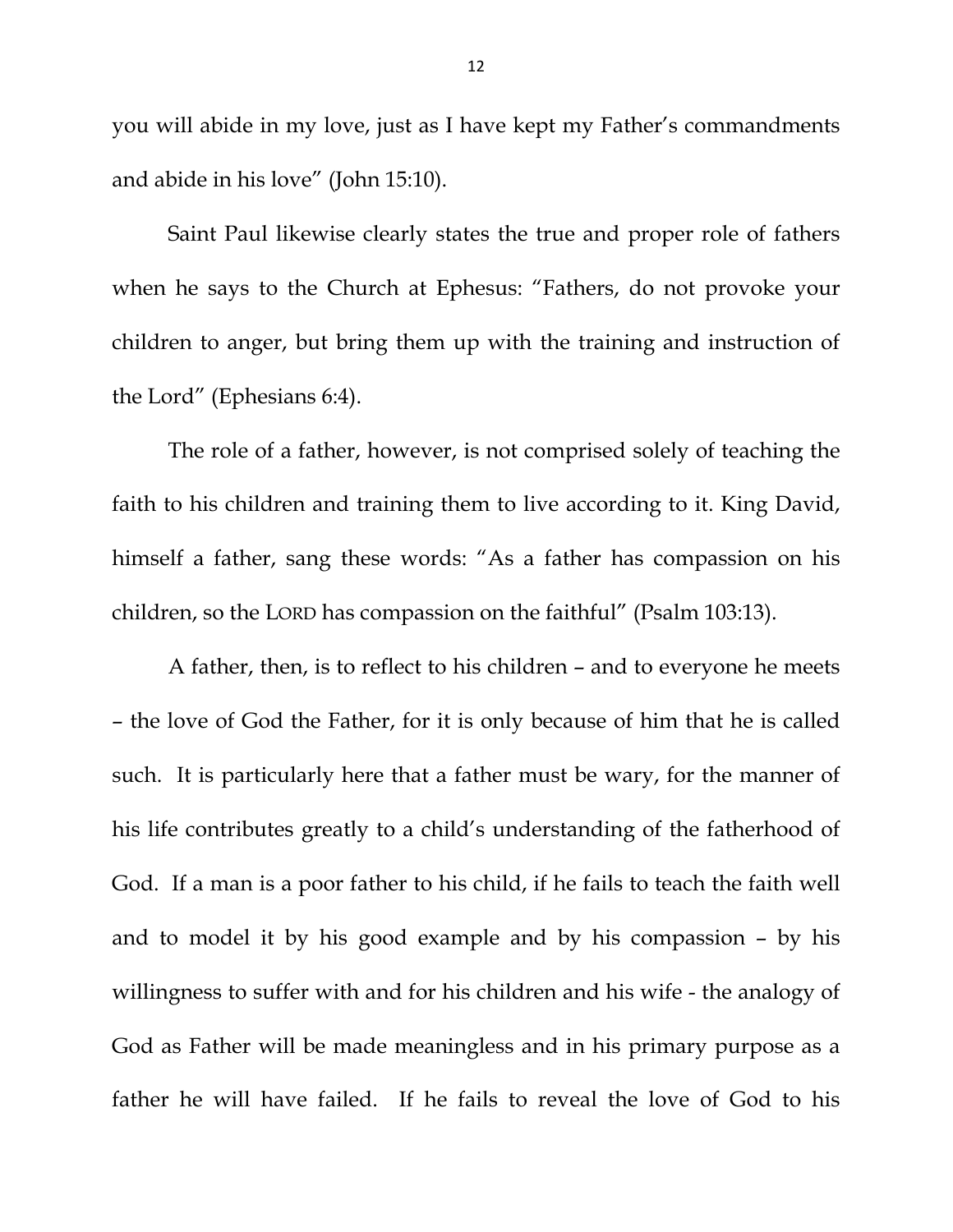children, then he will also necessarily fail to teach them to keep his commandments so that they may live in his love.

We might summarize the role of the father in three familiar words: priest, prophet and king. As priest, the father is the one who leads his family in prayer and teaches the faith; he is the head of the domestic Church. As prophet, he is the one who speaks to his family of the will of God and guides them in moral living. As king, he is the one who governs, protects and cares for his family. Clearly, a father cannot fulfill these tasks if he is not, first and foremost, a man of deep faith and of courage.

If he does not live the faith he received at Baptism when he was made a sharer in the priestly, prophetic and kingly mission of Christ, then he has failed at his mission to be a true father.

My other patron saint, Thomas More, is a fine exemplar of fatherhood. He, too, lived during the troubling reign of King Henry VIII. At one time he was the King's friend and trusted advisor and for his loyalty and love was named the Lord Chancellor of England, the first layman to wear the chains of office. But when the issue of the King's Great Matter rose, Saint Thomas, too, refused to take the oath of succession and for this reason he was also imprisoned in the Tower of London. On July 6,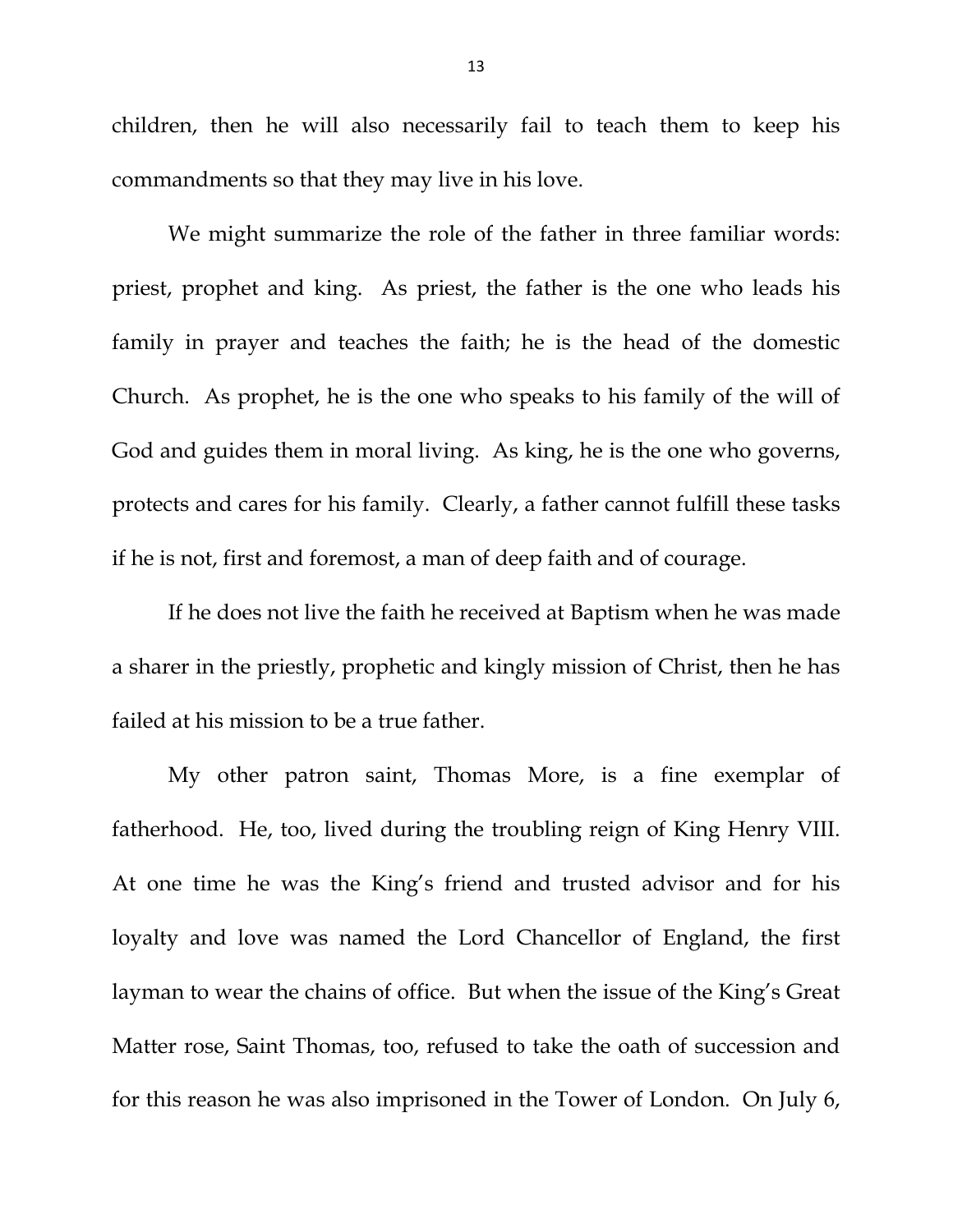1535 he was led to the executioner's block where he lost his head, but not before proclaiming these famous words: "I am the King's good servant, but God's first."

More important than being a great and able statesman and lawyer, Saint Thomas was the husband of Jane Colt, with whom he had four children. When Jane died in 1511, Saint Thomas married Alice Middleton, who brought to their marriage a daughter from her previous marriage; Saint Thomas raised her as his own.

He was a loving and devoted husband and father, who educated his children and taught them well in the ways of faith. When the Servant of God Pope John Paul II declared Saint Thomas the patron saint of statesmen and politicians, he summarized More's family life in these words:

Throughout his life he was an affectionate and faithful husband and father, deeply involved in his children's religious, moral and intellectual education. His house offered a welcome to his children's spouses and his grandchildren, and was always open to his many young friends in search of the truth or of their own calling in life. Family life also gave him ample opportunity for prayer in common and *lectio divina*, as well as for happy and wholesome relaxation. Thomas attended daily Mass in the parish church, but the austere penances which he practiced were known only to his immediate family.8

<sup>88</sup> Pope John Paul II, *Motu proprio*, October 31, 2000.